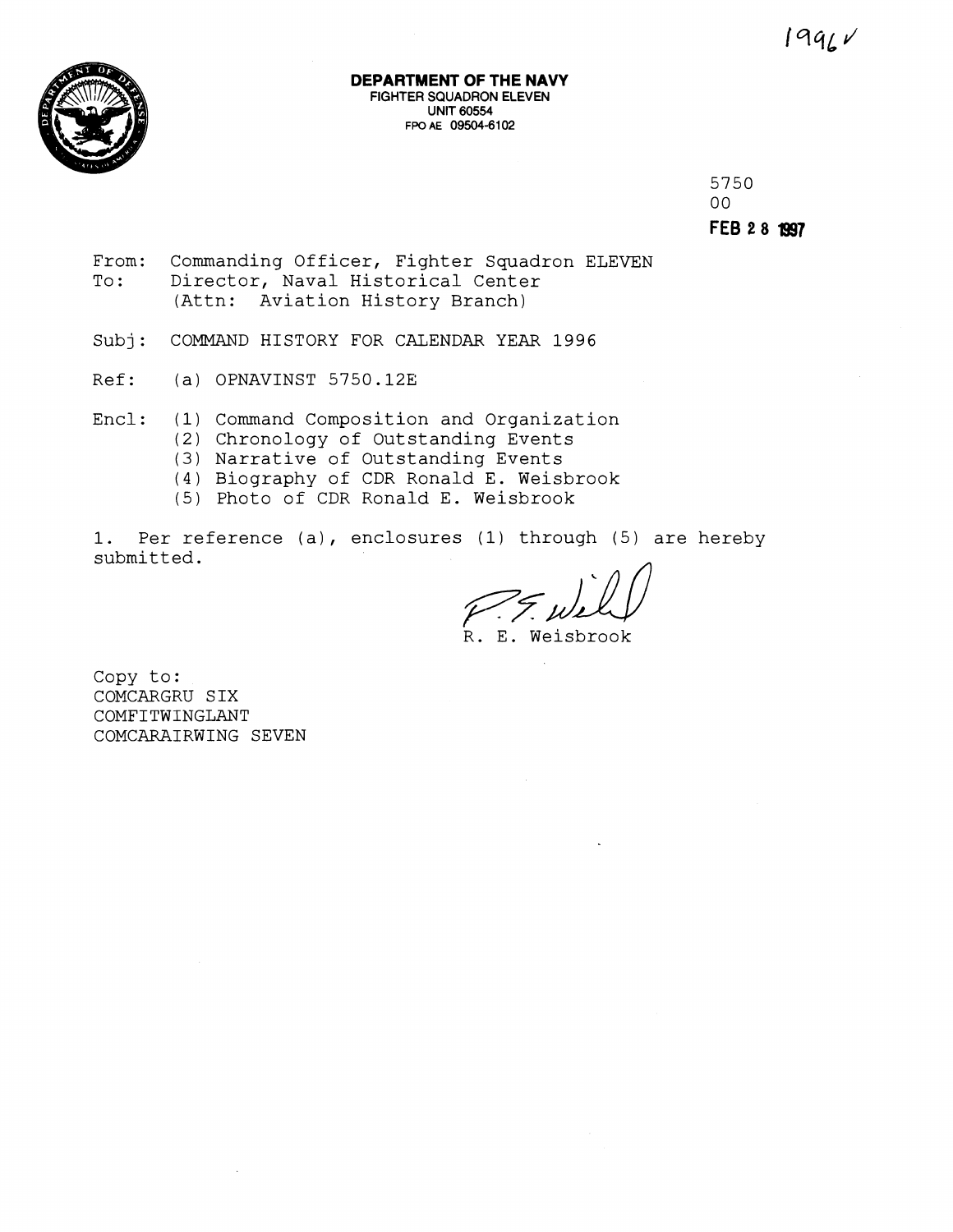# COMMAND COMPOSITION AND ORGANIZATION

COMMANDING OFFICER (01 Jan 96 to 22 May 96) CDR Timothy L. Benham

(23 May 96 to Present) CDR Ronald E. Weisbrook

EXECUTIVE OFFICER (01 Jan 96 to 22 May 96) CDR Ronald E. Weisbrook

(23 May 96 to Present) CDR Mark A. Vance

LOCATION OF COMMAND Naval Air Station Miramar San Diego, CA

ADMINISTRATIVE CONTROL ASHORE Commander, Carrier Air Wing FOURTEEN Commander, Fighter Wing, U.S. Pacific Fleet Commander, Naval Air Force, U.S. Pacific Fleet

OPERATIONAL CONTROL AFLOAT Commander, Carrier Air Wing FOURTEEN Commander, Cruiser Destroyer Group THREE

AIRCRAFT F-14D Super Tomcat Tail Code "NK"

CARRIER ASSIGNMENTS USS CARL VINSON (CVN-70) Homeported at Naval Air Station Alameda, California

MISSION

Fleet Air Superiority and Power Projection Missions, including: Combat Air Patrol, Air Intercept, Maritime Air Superiority, Strike, Strike Escort, Forward Air Control (Airborne) and TARPS Reconnaissance.

Enclosure (1)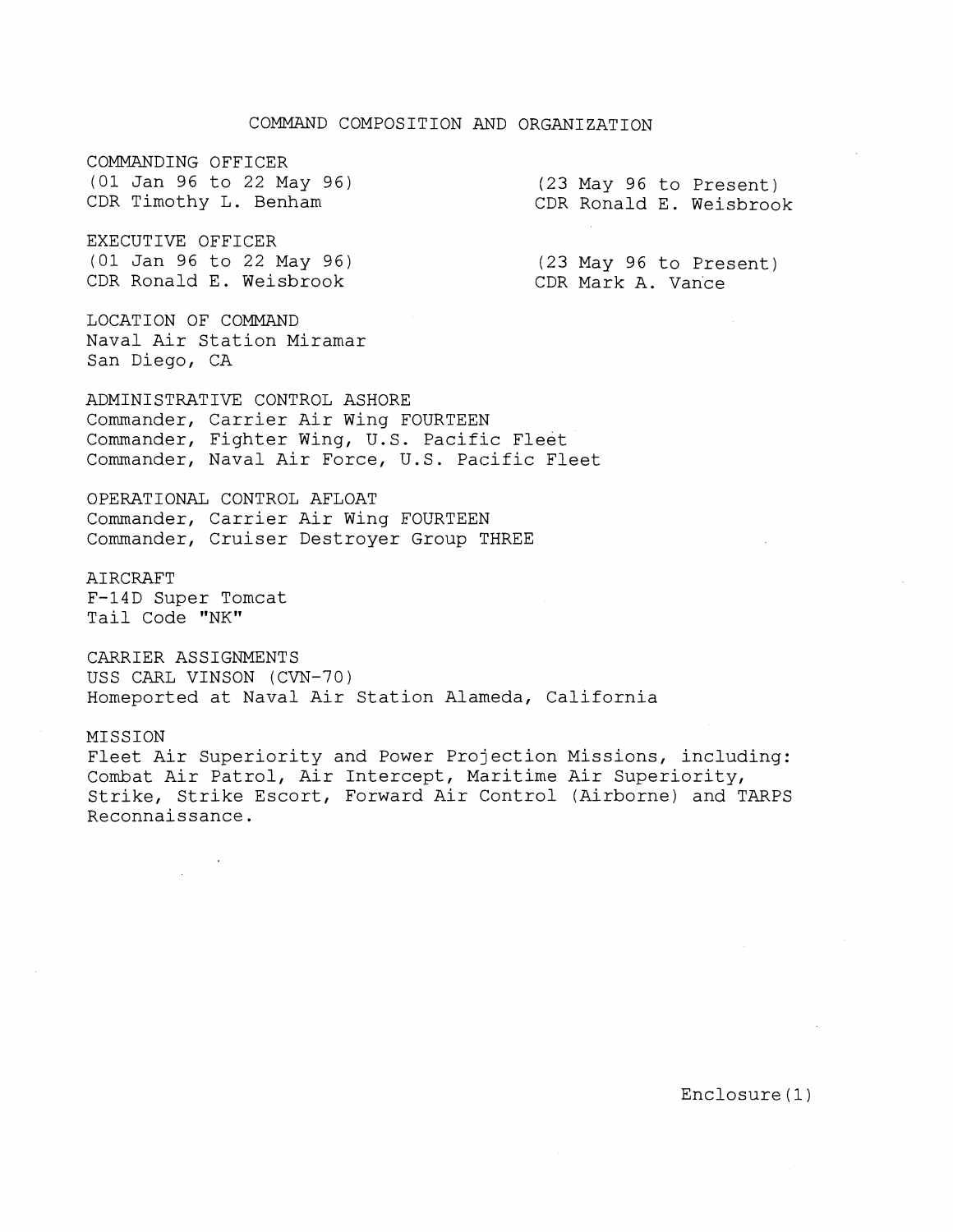# CHRONOLOGY OF OUTSTANDING EVENTS

| <b>JANUARY</b><br>$01 - 05$<br>$08 - 30$                                     | Holiday leave period.<br>Attack Advanced Readiness Program (AARP).                                                                                |
|------------------------------------------------------------------------------|---------------------------------------------------------------------------------------------------------------------------------------------------|
| FEBRUARY<br>$01 - 02$                                                        | Conventional Weapons Technical Proficiency Inspection                                                                                             |
|                                                                              | $(CWTPI)$ .                                                                                                                                       |
| 02                                                                           | Fightertown Awards - $VF-11$ 1 <sup>st</sup> place ECCM COMPEX and<br>High Noon Air-to-Air Gunnery.                                               |
| $05 - 19$<br>09                                                              | COMPTUEX B, On board USS CARL VINSON (CVN 70).<br>First F-14 drop of MK-80 series bomb at night<br>using NVG's (MK-82 inert).                     |
| 15                                                                           | Missile Exercise, 2 AIM-7 and 2 AIM-9 missiles<br>successfully employed.                                                                          |
| 18                                                                           | Class A Mishap, Aircraft 111, two fatalities:<br>CDR Scott Lamoreaux and LT Terry Clark.                                                          |
| 22                                                                           | LT Clark Memorial Service, NAS Miramar Base Chapel.                                                                                               |
| $26 - 27$<br>$28 - 29$                                                       | F-14 two-day standdown.<br>FCLP.                                                                                                                  |
| MARCH<br>$01 - 07$<br>$08 - 19$<br>$09 - 11$<br>$12 - 14$<br>$25 - 27$<br>26 | FCLP.<br>JTFX, on board USS CARL VINSON (CVN 70).<br>CO.<br>JTFX-Simulated War.<br>Fleet Air Superiority Training (FAST).<br>Predeployment Brief. |
| APRIL<br>$03 - 04$<br>$03 - 19$<br>23                                        | Material Condition Inspection (MCI).<br>FCLP.<br>Missile Exercise, 2 AIM-7 missiles successfully<br>employed.                                     |
| $24 - 26$<br>30                                                              | Administrative and Material (ADMAT) inspection.<br>Physical Readiness Test (PRT).                                                                 |
| <b>MAY</b>                                                                   |                                                                                                                                                   |
| $01 - 03$<br>07                                                              | FCLP.<br>Missile Exercise, AIM-7 successfully employed versus a<br>TALD.                                                                          |
| 14<br>$14 - 16$<br>22<br>$30 - 31$                                           | Departed on WESTPAC '96. USS CARL VINSON (CVN 70).<br>$CQ$ .<br>Change of Command (Airborne Ceremony).<br>Inport Yokosuka, Japan.                 |

 $\label{eq:2.1} \frac{1}{\sqrt{2}}\int_{\mathbb{R}^3}\frac{1}{\sqrt{2}}\left(\frac{1}{\sqrt{2}}\right)^2\frac{1}{\sqrt{2}}\left(\frac{1}{\sqrt{2}}\right)^2\frac{1}{\sqrt{2}}\left(\frac{1}{\sqrt{2}}\right)^2\frac{1}{\sqrt{2}}\left(\frac{1}{\sqrt{2}}\right)^2.$ 

Enclosure (2)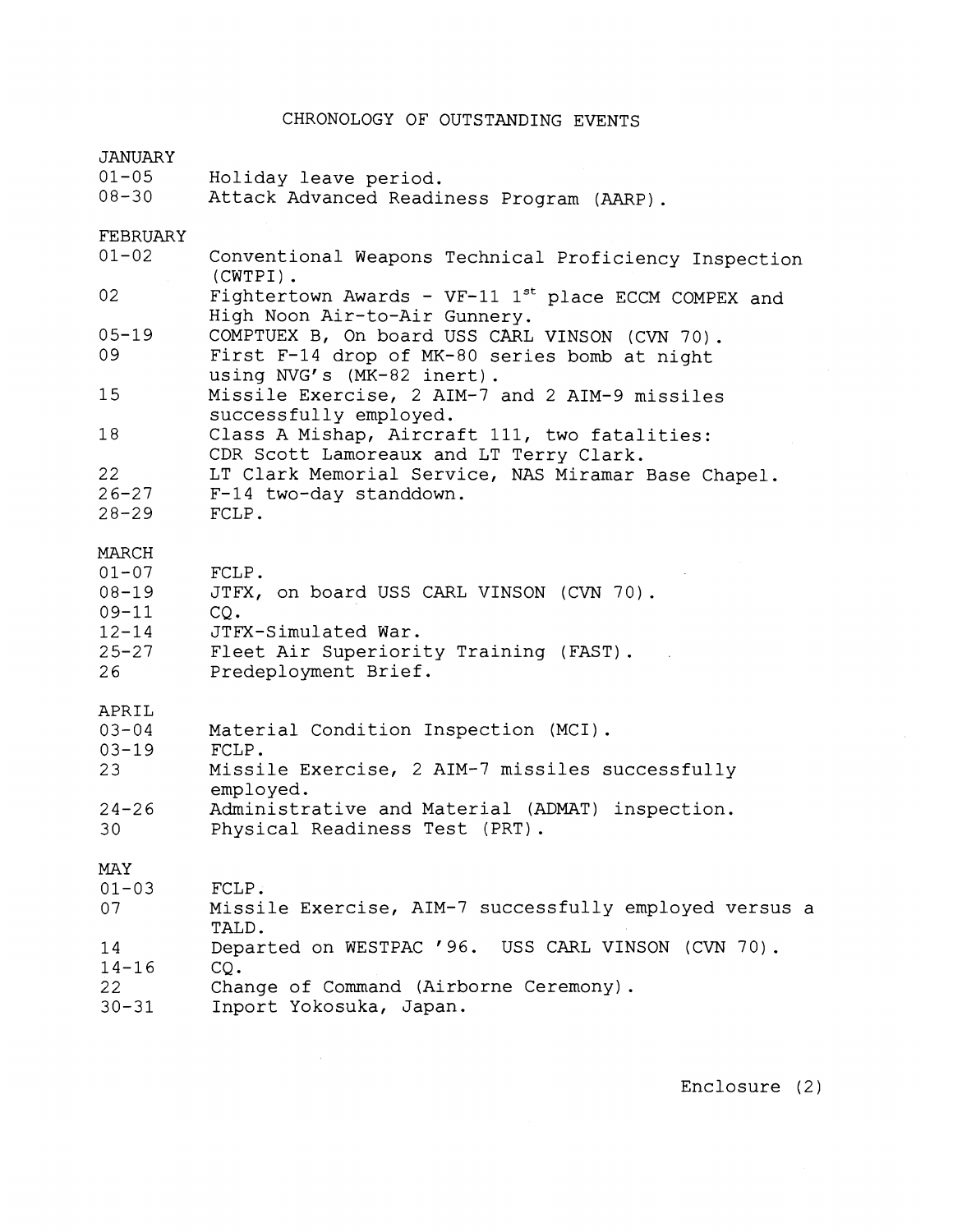| JUNE      |                                                    |
|-----------|----------------------------------------------------|
| -01       | Inport Yokosuka, Japan.                            |
| $07 - 11$ | Inport Hong Kong.                                  |
| $16 - 20$ | Inport Singapore.                                  |
| 27        | Missile Exercise, one AIM-9 successfully employed. |

# JULY

- 
- 01 Inchop NAVCENT.<br>04-15 Operation SOUTHERN WATCH (OSW) support missions.<br>18-31 Operation Rugged Nautilus Training Missions. 18-31 Operation Rugged Nautilus Training Missions.<br>27-30 Pierside Jabel Ali, UAE.
- Pierside Jabel Ali, UAE.

### AUGUST

| 01-31 | OSW support missions. |  |
|-------|-----------------------|--|
| 17-20 | Inport Muscat, Oman.  |  |

# SEPTEMBER<br>02-30

02-30 OSW support missions.<br>03 Operation DESERT STRI Operation DESERT STRIKE, Escort of B-52's bombing of Iraq.

## **OCTOBER**

01 00tchop NAVCENT.<br>20-24 Inport Hobart, T Inport Hobart, Tasmania.

### NOVEMBER

| $03 - 07$ |  | Inport Pearl Harbor, Hawaii. |  |
|-----------|--|------------------------------|--|
|           |  |                              |  |

- 05-12 Tiger Cruise, CVN-70.
- 11 Fly-off from CVN-70 off of west coast of California to NAS Oceana, Virginia Beach, VA.

### DECEMBER

- 01-31 Personnel complete pack-up at NAS Miramar and start transfer of Command to NAS Oceana.
- 18-31 Holiday Leave Period.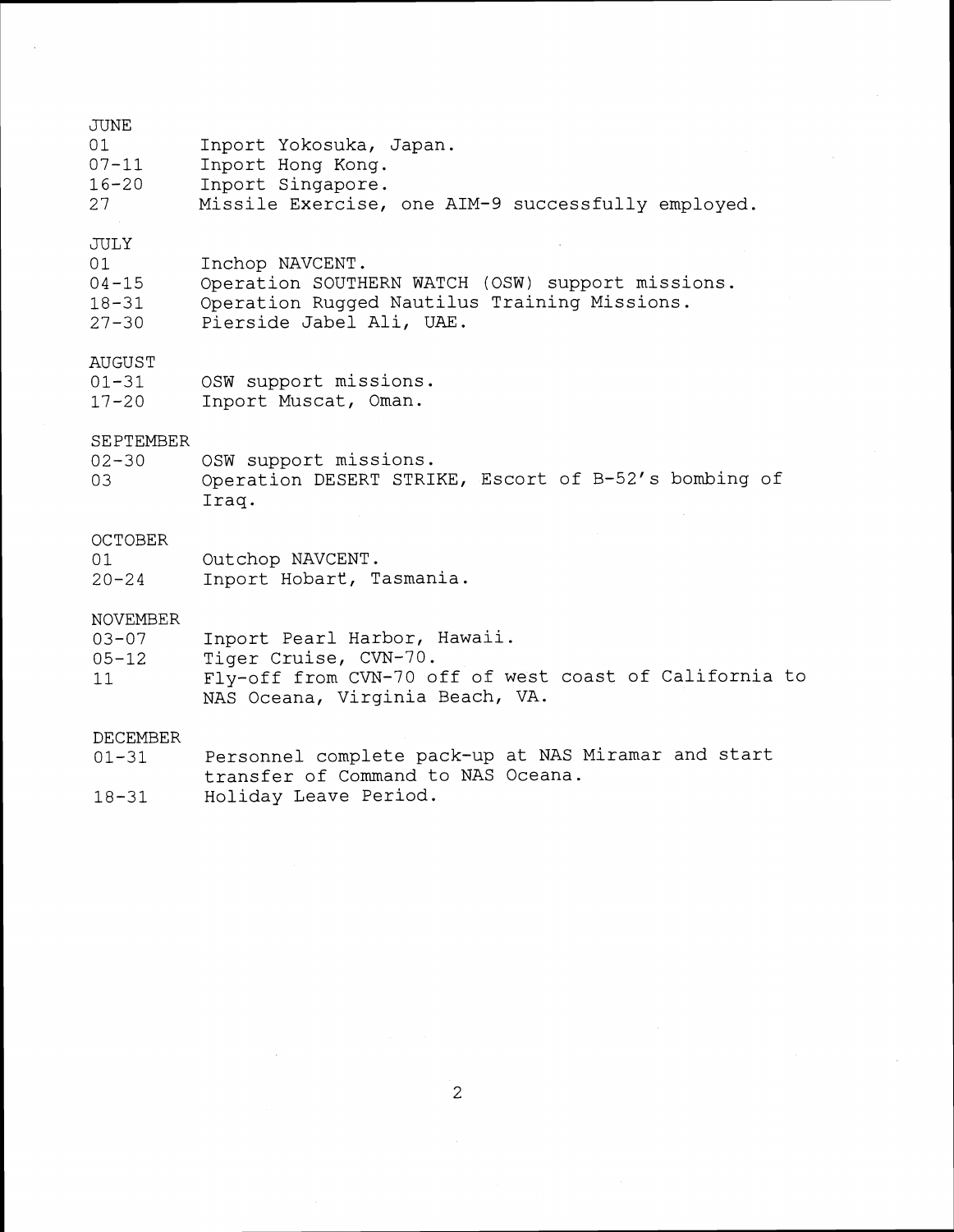### NARRATIVE OF OUTSTANDING EVENTS

The beginning of 1996 found FITRON ELEVEN with a short window of opportunity in its work-up cycle to conduct AARP training. This was accomplished in preparation for the remainder of work-ups and the upcoming Western Pacific deployment.

The squadron started the month of February by successfully completing CWTPI. Also, at the annual Fightertown Awards at the Miramar Officer's club, the Rippers were awarded first place honors in the previous year's competitions for the High Noon Air-to-Air Gunnery and the Electronic Counter-Counter Measures Competitive<br>Exercises. The middle of February was spent at sea aboard USS ( The middle of February was spent at sea aboard USS CARL VINSON (CVN-70) for Composite Unit Exercise B, during which the Red Rippers successfully dropped an inert MK-82 bomb at night using Night Vision Goggles (NVG's). This was a first for FITRON ELEVEN as well as the first time MK-80 series bombs had ever been dropped from an F-14D at night while using NVG's. This at-sea period also saw FITRON ELEVEN complete a missile exercise, successfully employing two AIM-7 Sparrows and two AIM-9 Sidewinders. This very productive period ended with a tragic mishap, however, as on the final day, aircraft 111 was lost taking the lives of FITRON ELEVEN'S pilot LT Terry Clark and his RIO CDR Scott Lamoreaux of Commander, Cruiser-Destroyer Group THREE Staff. Following this tragedy, there was a two day Navy-wide F-14 stand down during the last week of February. At the end of the month, the squadron was flying Field Carrier Landing Practice (FCLP) sorties at NAS Miramar.<br>The first week in March was dedicated to FCLP sorties in

preparation for the final at sea period before cruise. Joint Task Force Exercise on board CARL VINSON lasted nearly two weeks and concluded with the simulated war exercise. FITRON ELEVEN also completed FAST and held its squadron predeployment brief.

April opened with a successful MCI. This month's flying consisted of FCLP's along with a missile exercise involving the successful employment of two AIM-7 Sparrow missiles. The squadron successfully completed its ADMAT inspection and finished the month with the PRT.

During early May, in final preparation for cruise, FITRON ELEVEN continued FCLPfs and completed a successful missile exercise, coordinating the dropping of a Tactical Air Launched Decoy (TALD) and subsequent employment of an AIM-7 Sparrow from another jet for a direct hit on the TALD. On 14 May, FITRON ELEVEN departed on WESTPAC '96 on board USS CARL VINSON (CVN-70).

On 22 May, in an airborne Change of Comand Ceremony, CDR Timothy L. Benham passed control of FITRON ELEVEN to CDR

Enclosure (3)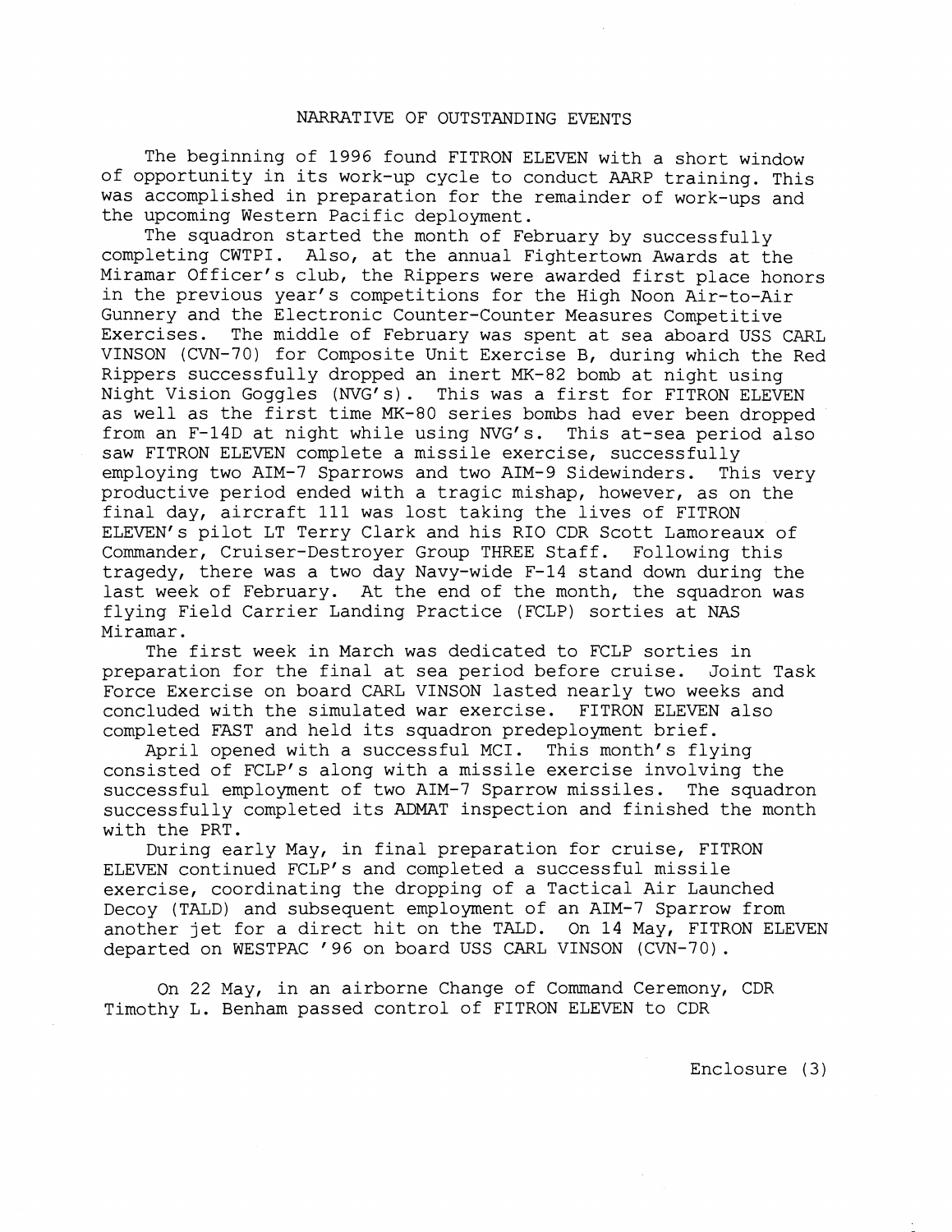Ronald E. Weisbrook. Nine days later, the CARL VINSON pulled into Yokosuka, Japan.

CARL VINSON left Japan on the first of June enroute to two additional inport periods prior to heading into the Arabian Gulf. The CARL VINSON was able to visit Hong Kong for five days and then Singapore for five days during June. During the last part of the month while training with the Air Wing and Battle Group, the squadron was able to successfully employ another AIM-9 Sidewinder in a training exercise.

In July, the CARL VINSON shifted to Commander, Central Forces and entered the Arabian Gulf to begin what would be a three month stint in the gulf. FITRON ELEVEN joined in Operation SOUTHERN WATCH (OSW) as well as participating in training missions as part of the joint exercise Operation Rugged Nautilus. At the end of the month the CARL VINSON pulled into Jabel Ali, UAE for four days of pierside liberty.

The month of August was full of more OSW as tensions began to rise in Iraq. The CARL VINSON was able, however, to exit the gulf for five days to pull into Muscat, Oman.

The beginning of September saw the United States perform Operation DESERT STRIKE versus Iraq. The Red Rippers of FITRON ELEVEN proved ready for the task as the squadron flew escort missions in support of B-52 Bombers as they launched cruise missiles at Iraqi targets. Operation DESERT STRIKE also brought an increase in VF-11 OSW sorties throughout the remainder of the month which included enforcing the extended No-fly Zone.

CARL VINSON finally left the Arabian Gulf the first week of October to begin the voyage home. The Carrier made one detour to show the flag during a five day inport visit to Hobart, Tasmania.

The beginning of November found the CARL VINSON hurrying back to the U.S., making a stop in Pearl Harbor, Hawaii to satisfy customs requirements and to pick up over 1,000 guests for Tiger Cruisef 96, and to host the Change of Command for Commander, Pacific Fleet. On the morning of 11 November, FITRON ELEVEN launched all nine of its F-14D Super Tomcats from the CARL VINSON, which was located off the coast of Southern California. The Rippers proceeded to transit the entire Continental U.S. with in-flight refueling support from Air Force tankers, to land that afternoon at NAS Oceana, the new home of Fighter Squadron ELEVEN.

December was a period of transition for FITRON ELEVEN. Part of the squadron completed the pack-up at NAS Miramar to begin the change of Homeport to NAS Oceana. Other personnel, as part of the advanced detachment to Oceana, began setting up the new squadron spaces, turning in the F-14D's to their new owners, and preparing to accept the F-14B's which will be the platform of the Red Rippers for the next turn-around cycle and deployment.